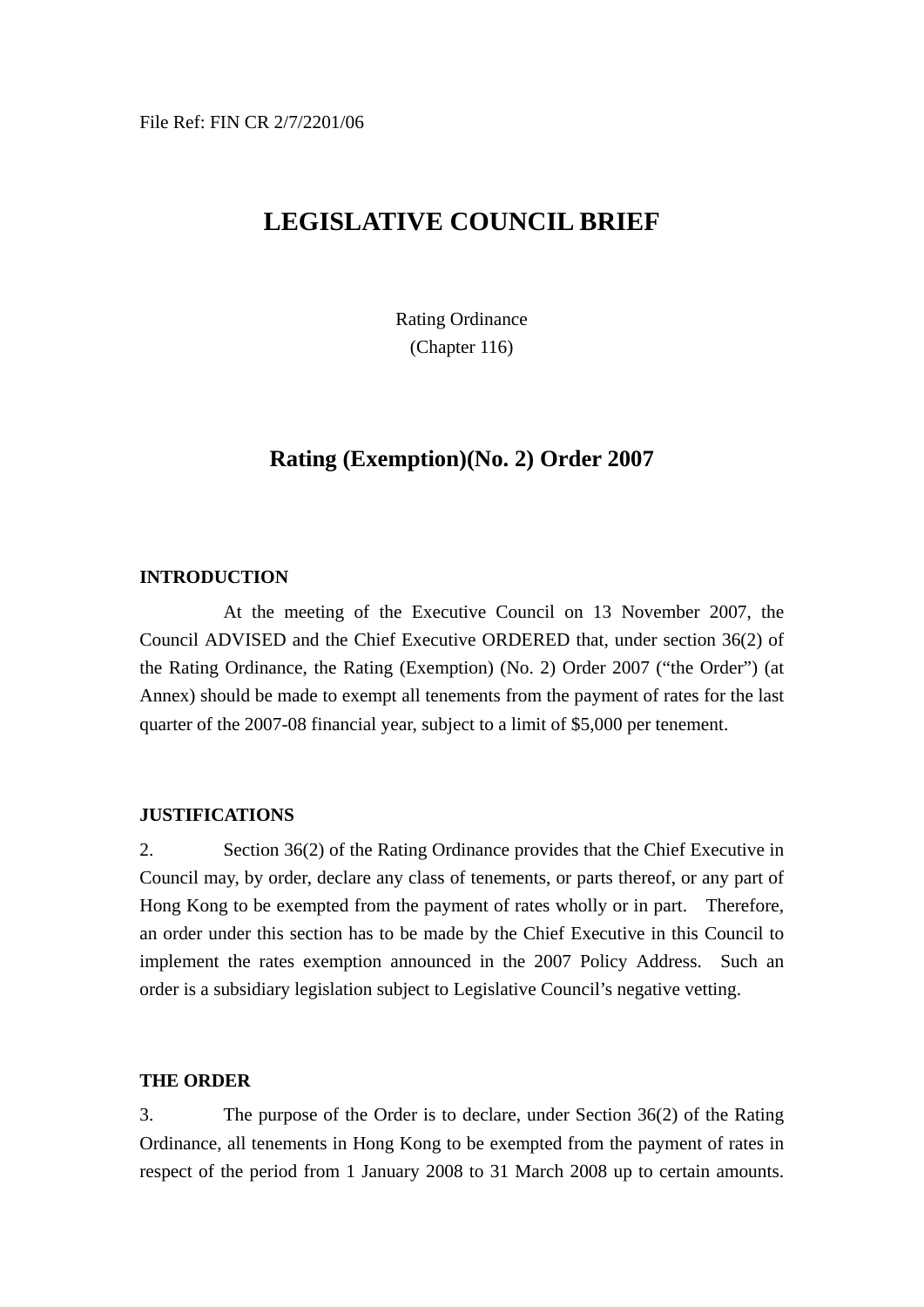The provisions are as follows –

- (a) section 1 provides for the commencement date of the Order;
- (b) section 2 defines the concession period as the period from 1 January 2008 to 31 March 2008 (both dates inclusive); and
- (c) section 3 provides that a tenement included in the prevailing valuation list will be exempted from the payment of rates in respect of the concession period as defined by clause 2 up to the limit of \$5,000. It also provides that the limit of \$5,000 will be reduced on a pro rata basis if rates are payable for only part of the concession period.

#### **LEGISLATIVE TIMETABLE**

4. The Order will be gazetted on 23 November 2007 and will be tabled in the Legislative Council on 28 November 2007 for negative vetting. The Order will commence on 1 January 2008.

#### **IMPLICATIONS OF THE PROPOSAL**

5. The proposal is in conformity with the Basic Law, including the provisions concerning human rights. The proposal is a means of returning wealth to the people. When implemented, it would also help to lower the Composite Consumer Price Index in 2008 by 0.3 percentage point. The proposal will not affect the binding effect of the existing provisions of the respective ordinance and its subsidiary legislation. It has no productivity, environmental, civil service or sustainability implications.

#### **FINANCIAL AND STAFFING IMPLICATIONS**

6. The proposed rates exemption would cost the Government \$2,601 million in 2007-08. The proposal has no staffing implications.

#### **PUBLIC CONSULTATION**

7. Owing to the confidentiality of the Policy Address, no formal consultation was done on the proposed rates exemption.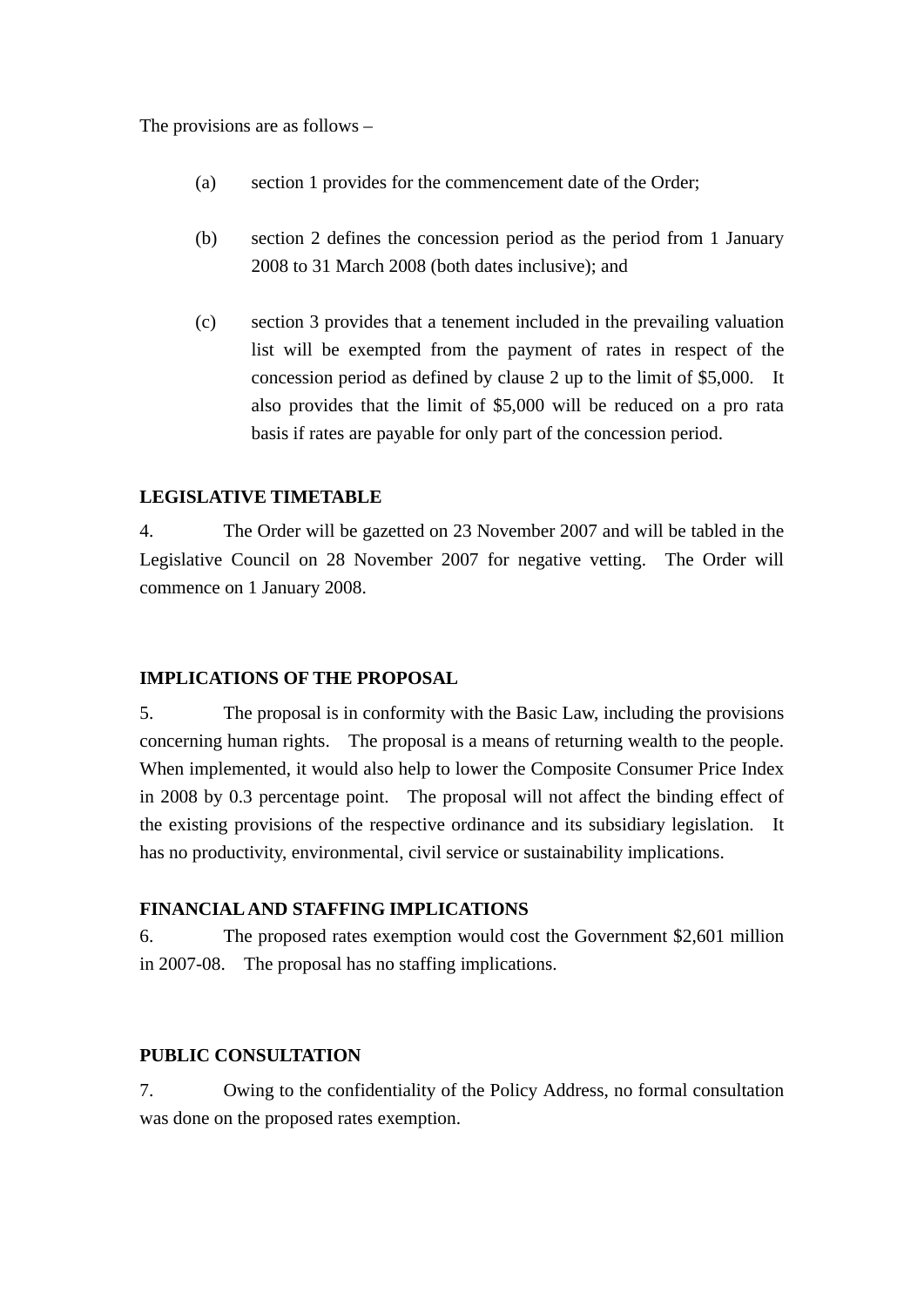### **PUBLICITY**

8. A press release will be issued. A spokesman will be available to answer media and public enquiries.

## **ENQUIRIES**

9. Any enquiry on this brief can be addressed to Mr Kenneth Cheng, Principal Assistant Secretary for Financial Services and the Treasury (Treasury)(Revenue) (Tel: 2810 2370).

Treasury Branch Financial Services and the Treasury Bureau 15 November 2007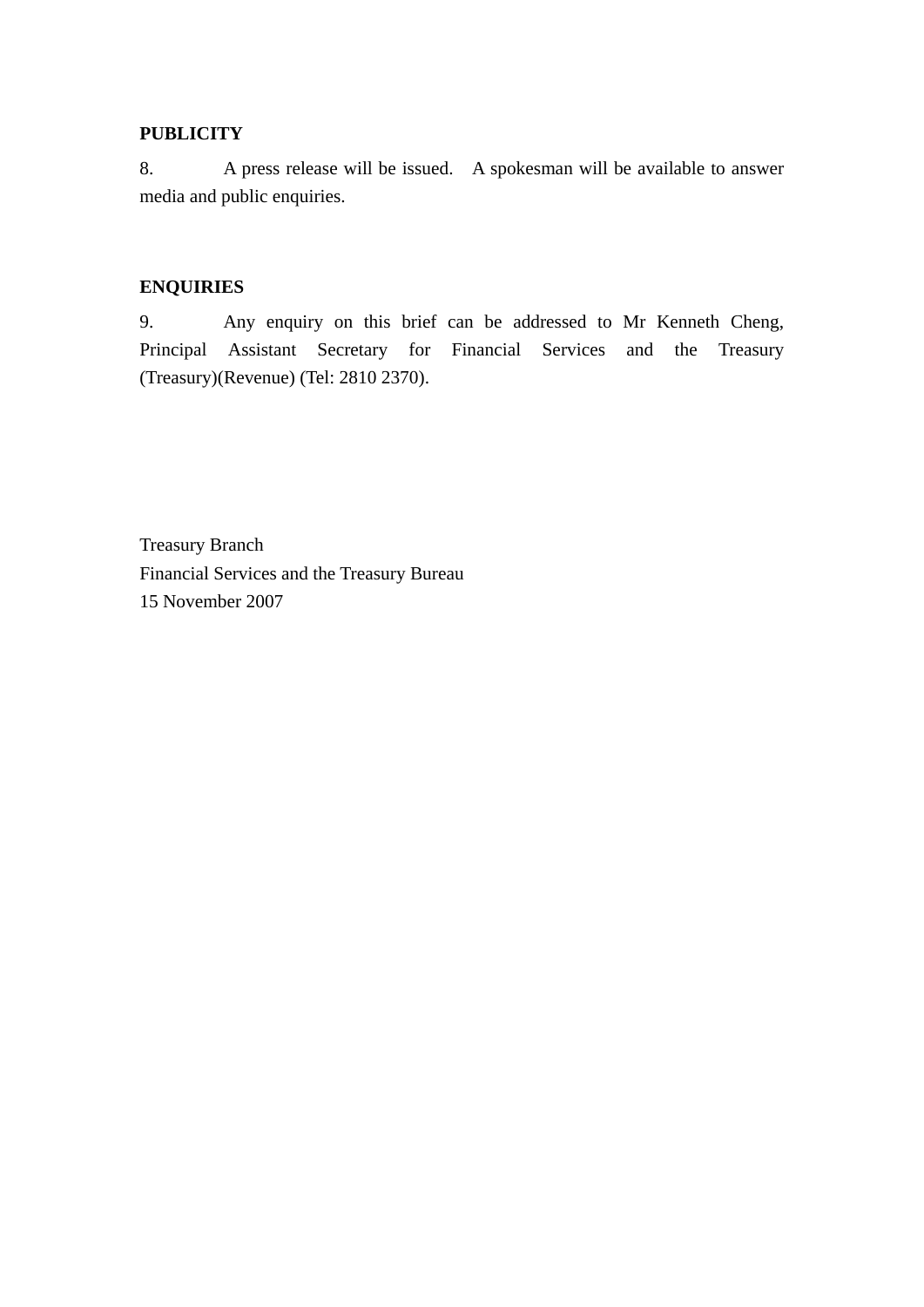#### Annex

# **RATING (EXEMPTION)(NO. 2) ORDER 2007**

(Made by the Chief Executive in Council under section 36(2) of the Rating Ordinance (Cap. 116))

### **1. Commencement**

This Order shall come into operation on 1 January 2008.

#### **2. Interpretation**

In this Order, "concession period" (寬免期) means the period from 1 January 2008 to 31 March 2008 (both dates inclusive).

## **3. Exemption from payment of rates**

A tenement included in the prevailing valuation list is exempted from the payment of rates in respect of the concession period to the extent of an amount equal to the rates payable for that period or \$5,000, whichever is less. The amount of \$5,000 shall be reduced on a pro rata basis if rates are payable for only part of the concession period.

Clerk to the Executive Council

COUNCIL CHAMBER

2007